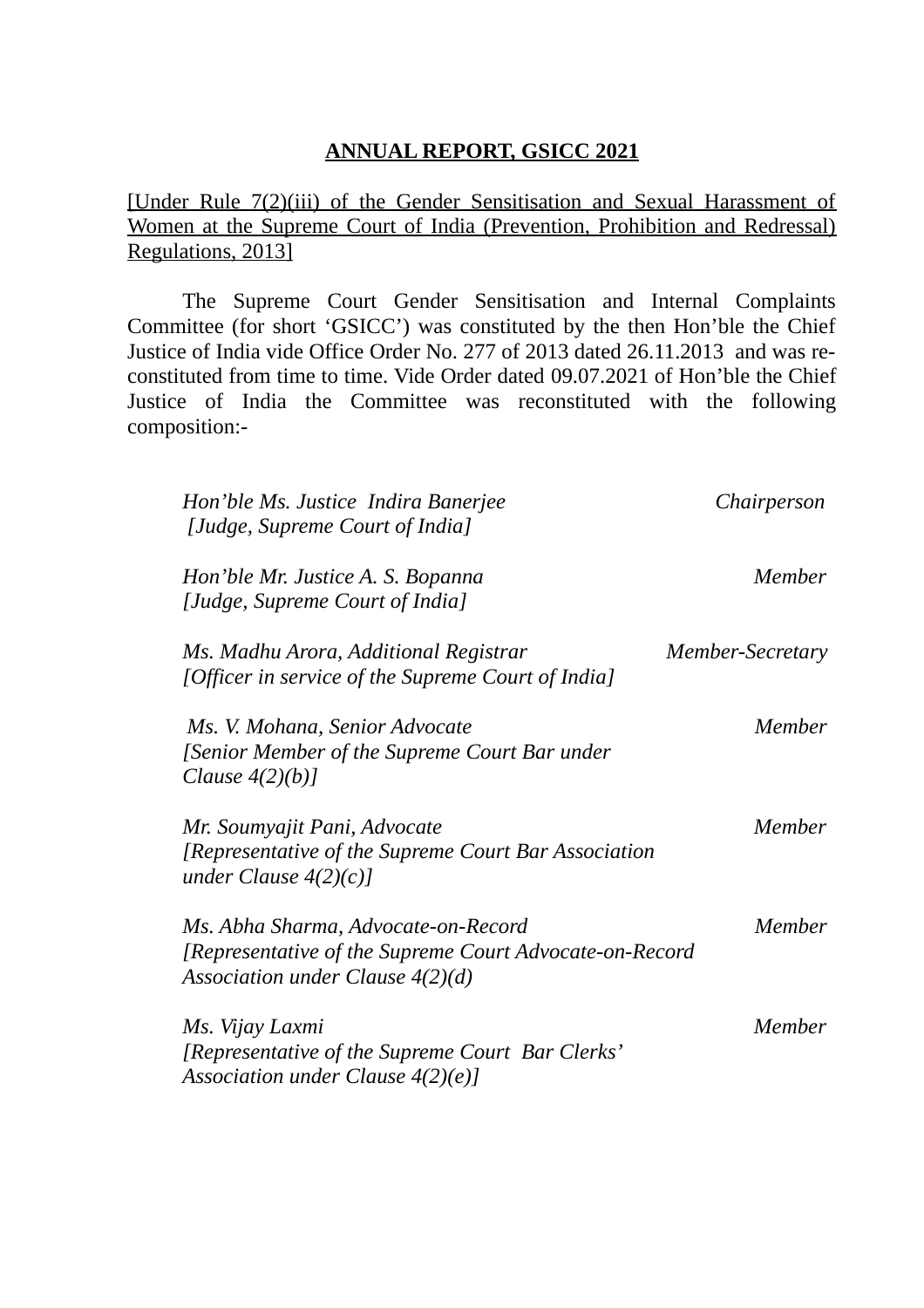| Ms. Abha Singhal Joshi, Former Director,<br><b>Multiple Action Research Group [Nominee</b><br>of Hon'ble the Chief Justice of India under<br>Clause $4(2)(f)$ ]       | Member |
|-----------------------------------------------------------------------------------------------------------------------------------------------------------------------|--------|
| Mr. Jaideep Gupta, Sr. Advocate<br>(Senior Member of the Supreme Court Bar Association)<br>[Nominee of Hon'ble the Chief Justice of India<br>under Clause $4(2)(h)$ ] | Member |
| Prof. (Dr.) Mrinal Satish, Chairperson*,<br>Delhi Judicial Academy<br>[Nominee of Hon'ble the Chief Justice of India]<br>under Clause $4(2)(h)$ ]                     | Member |

**\****(Now Professor of Law, National Law School of India University, Bangalore)*

# **MEETINGS OF THE MEMBERS:**

In the year 2021, the following meetings/discussions were held:

| <b>Date</b> | Venue                                                     | <b>Attended by</b>                                                                                                                                                                                                                                                | <b>Discussion</b>                                                                                                                                      |
|-------------|-----------------------------------------------------------|-------------------------------------------------------------------------------------------------------------------------------------------------------------------------------------------------------------------------------------------------------------------|--------------------------------------------------------------------------------------------------------------------------------------------------------|
|             | 15.02.2021 Through Video<br>Conferencing<br>(Google Meet) | <b>Chairperson</b><br>Hon'ble Ms. Justice Indira Banerjee                                                                                                                                                                                                         | <b>The</b><br>meeting<br>was<br>conducted<br>to organize<br><b>International</b><br>the                                                                |
|             |                                                           | <b>Members</b><br>Hon'ble Mr. Justice A. S. Bopanna<br>Ms. Madhu Arora<br>Ms. V. Mohana<br>Mr. Jaideep Gupta<br>Ms. Abha Singhal Joshi<br>Mr. Soumyajit Pani<br>Ms. Abha Sharma                                                                                   | Women's Day, 2021 and<br>it was decided to invite<br>an International Speaker<br>the<br>celebration.<br>for<br>Meeting was adjourned<br>for 16.02.2021 |
| 16.02.2021  | Through Video<br>Conferencing)<br>(Google Meet)           | <b>Chairperson</b><br>Hon'ble Ms. Justice Indira Banerjee<br><b>Members</b><br>Hon'ble Mr. Justice A. S. Bopanna<br>Ms. Madhu Arora<br>Ms. V. Mohana<br>Mr. Jaideep Gupta<br>Ms. Abha Singhal Joshi<br>Dr. Mrinal Satish<br>Mr. Soumyajit Pani<br>Ms. Abha Sharma | Discussed<br>about<br>the<br>name(s) of International<br>Speaker and the date.                                                                         |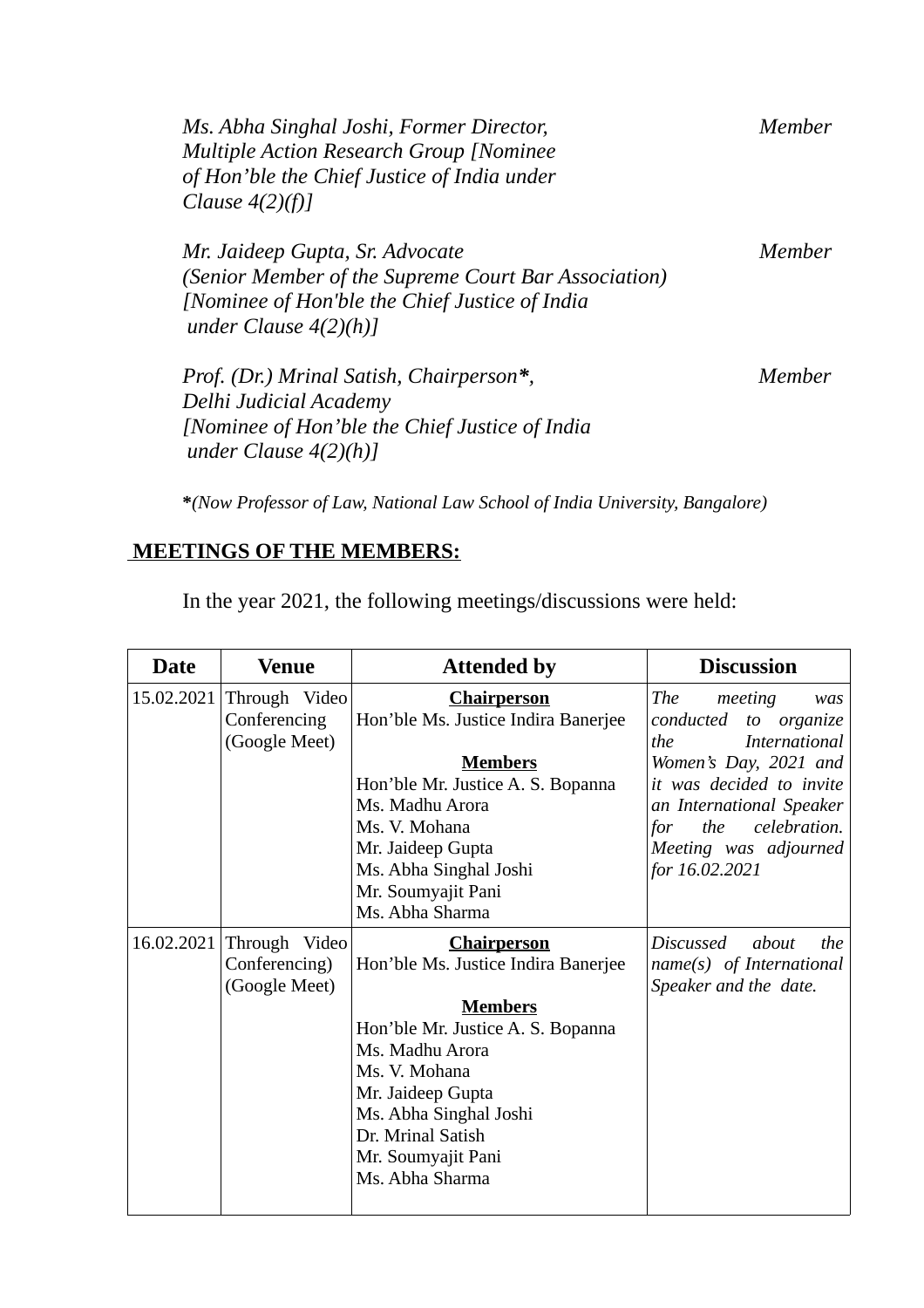| 06.03.2021 ThroughVideo | <b>Chairperson</b>                  | Discussed about tentative   |
|-------------------------|-------------------------------------|-----------------------------|
| Conferencing            | Hon'ble Ms. Justice Indira Banerjee | all<br>programme,           |
| (Google Meet)           |                                     | like<br>modalities          |
|                         | <b>Members</b>                      | advertising,                |
|                         | Hon'ble Mr. Justice A. S. Bopanna   | coordinating,<br>invitation |
|                         | Ms. Madhu Arora                     | etc. and platform to be     |
|                         | Ms. V. Mohana                       | used for the proposed       |
|                         | Mr. Jaideep Gupta                   | date to conduct             |
|                         | Ms. Abha Sharma                     | symposium to observe        |
|                         | Ms. Abha Singhal Joshi              | International Women's       |
|                         | Dr. Mrinal Satish                   | Day, i.e. on 17th March,    |
|                         | Mr. Soumyajit Pani                  | 2021.                       |
|                         | Ms. Abha Sharma                     |                             |
|                         |                                     |                             |

# **MEETINGS OF VOLUNTEERS AND AWARENESS PROGRAMMES**

In the year 2021, the following meetings of Volunteers & Awareness Programmes were held:

| <b>Date</b> | <b>Venue</b>                | <b>Attended by</b>                                            | <b>Purpose of</b><br>meeting/programme                                                           |
|-------------|-----------------------------|---------------------------------------------------------------|--------------------------------------------------------------------------------------------------|
|             | Conferencing<br>(Through    | 04.02.2021 Through Video Ms. Madhu Arora, Member<br>Secretary | Meeting of Volunteers<br>was<br>conducted<br>organize<br>to<br>an<br>Awareness Programme for new |
|             | Google Meet)                | <b>Volunteers</b>                                             | recruits Junior Court Assistants                                                                 |
|             |                             |                                                               | in the Supreme Court.                                                                            |
|             |                             | Ms. Nisha Bagchi                                              |                                                                                                  |
|             |                             | Ms. Kumud Lata Das                                            |                                                                                                  |
|             |                             | Ms. Jessy Kurian                                              |                                                                                                  |
|             |                             | Ms. CharuWaliKhanna<br>Ms. Sunita Hazarika                    |                                                                                                  |
|             |                             | Mr. Mithilesh Kr. Singh                                       |                                                                                                  |
|             |                             |                                                               |                                                                                                  |
|             | 22.02.2021   Multipurpose   | Ms. Madhu Arora, Member                                       | Volunteers<br>who<br>joined                                                                      |
|             | Hall, Additional<br>Complex | <b>Secretary</b>                                              | physically<br>virtually<br>and<br>introduced<br>Gender<br>the                                    |
|             | Building,                   | <b>Volunteers (Physically attended)</b>                       | Sensitization<br>$\&$<br><b>Internal</b>                                                         |
|             | <b>Supreme Court</b>        |                                                               | Complaints<br>Committee,<br>its                                                                  |
|             |                             | Dr. Ritu Bhardwaj                                             | regulations, working and other                                                                   |
|             |                             | Ms. Kumud Lata Das                                            | aspects to the newly joined                                                                      |
|             |                             |                                                               | recruits-Junior Court Assistants                                                                 |
|             |                             | <b>Volunteers (Physically attended)</b>                       | in the Registry.                                                                                 |
|             |                             | Ms. Jessy Kurian                                              |                                                                                                  |
|             |                             | Ms. CharuWaliKhanna<br>Ms. Sunita Hazarika                    |                                                                                                  |
|             |                             | Ms. Nisha Bagchi                                              |                                                                                                  |
|             |                             |                                                               |                                                                                                  |
|             |                             | Approximately 70 Jr. Court                                    |                                                                                                  |
|             |                             | Assistants (2019 batch), Staff of<br>Supreme Court of India.  |                                                                                                  |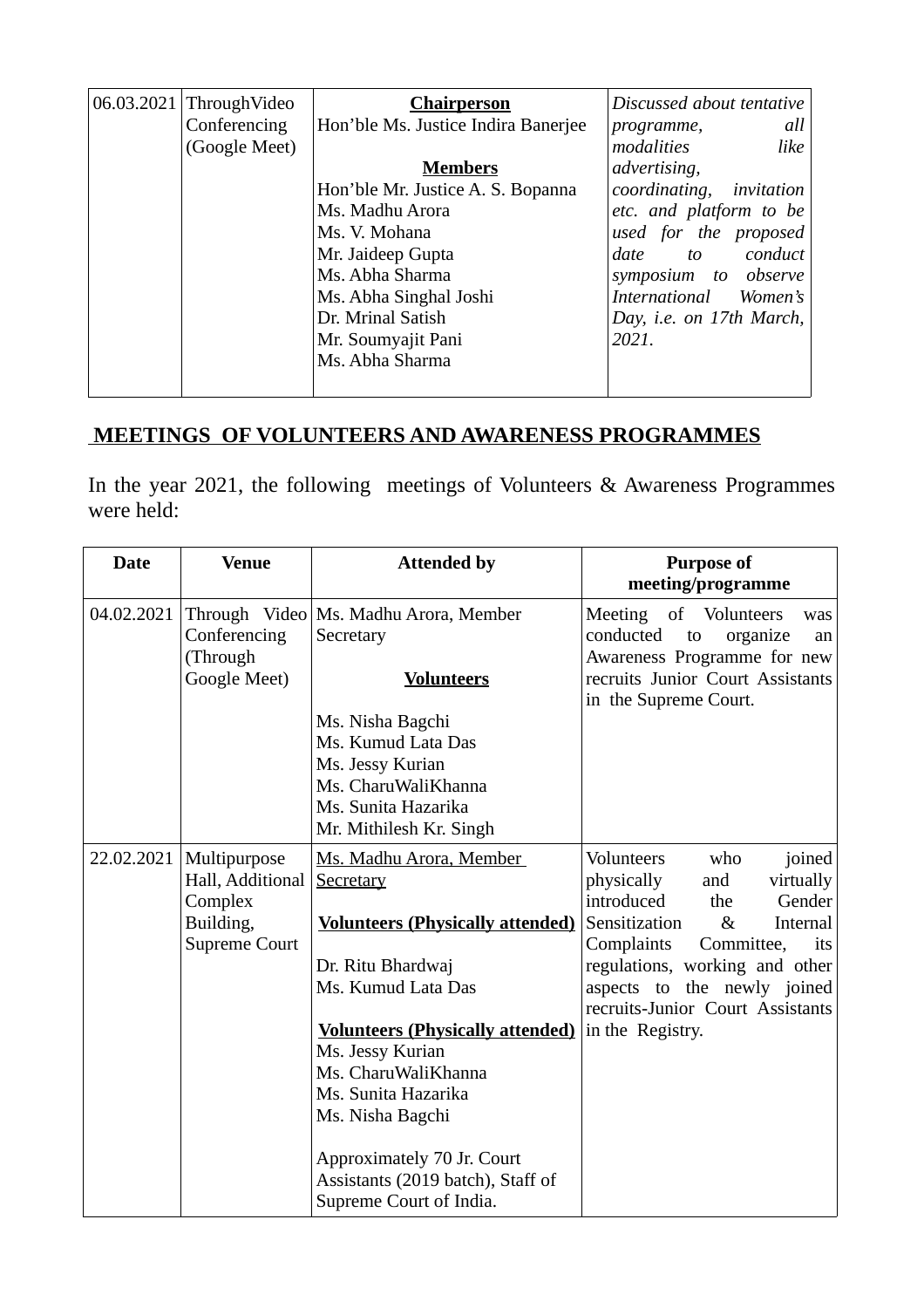#### **INTERNATIONAL WOMEN'S DAY:**

Every year  $8<sup>th</sup>$  March is celebrated as Women's Day world wide. Due to COVID -19 and keeping in view the convenience of the proposed International Chief Guest, it was decided to conduct a virtual Symposium on  $17<sup>th</sup>$  March, 2021 to observe International Women's Day, 2021 from 5.30 PM to 6.30 PM from the Conference Room, Additional Complex Building, Supreme Court of India.

The programme was as follows :

Welcome Address by Ms. Madhu Arora - Member Secretary.

Address throwing light on the function of GSICC by Ms. V.Mohana – Member.

Motivational speech and Introduction of the Chief Guest by Hon. Ms. Justice Indira Banerjee – Chairperson.

Key Note address by Dr. Phumzile Mlambo-Ngcuka, United Nations Under-Secretary-General and Executive Director of UN Women.

Vote of thanks by Mr. Jaideep Gupta - Member

The programme was virtually attended by approx 100 participants who joined through Zoom Meet app and other participants joined through You tube. The same was highly appreciated by the viewers.

## **FINANCIAL ISSUES:-**

The then Hon'ble the Chief Justice of India vide order dated 16.01.2021 sanctioned a budget of Rs 1,50,000/- (Rupees one lakh and fifty thousand only) for effective implementation of the GSICC Regulations for the year 2021. The following expenses from the said budgetary allocation were incurred by the GSICC for organizing various meetings in the year 2021:

| <b>Date</b>  | <b>Reason</b>                                            | <b>Expenses</b><br><b>Incurred (Rs.)</b> |
|--------------|----------------------------------------------------------|------------------------------------------|
| 15.03.2021   | Trial day<br>(International Women's Day)                 | $216/-$                                  |
| 16.03.2021   | Trial day<br>(International Women's Day)                 | $191/-$                                  |
| 17.03.2021   | Symposoium to observe<br>International Women's Day, 2021 | $2912/-$                                 |
| <b>Total</b> |                                                          | 3319                                     |